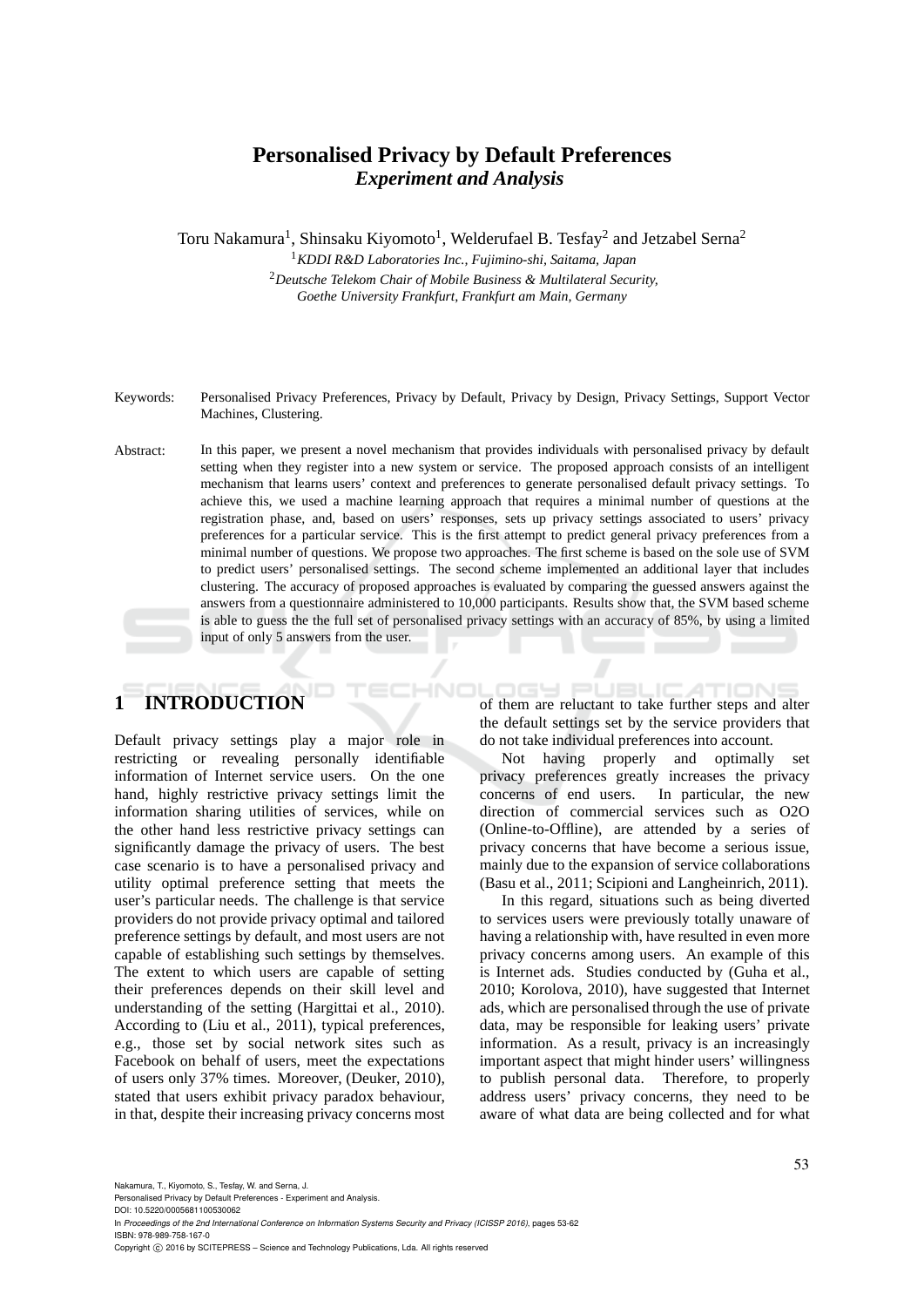purposes. To accomplish this aim, access control mechanisms based on users' privacy preferences are a key function for providing personal data without creating anxiety in users. However, it is difficult to manually configure appropriate privacy settings where the combinations of service providers, types of personal data, and the purposes to which personal data are put, become huge.

Hence, it is important to simplify this task of setting privacy-preserving default preferences by providing tailoring mechanisms that will address individual privacy concerns, and provide personalised privacy settings to users.

In this paper, we propose an intelligent mechanism for automatic generation of personalised privacy settings. It aims to provide optimised privacy preference settings by default to support users' online interactions, while minimising individual's privacy risks. To this aim, our proposed approach consists of delivering a minimal set of questions to each user at the time of registration to a new service, and from the users' answers predict the personalised deafult privacy settings for each user. We consider a set of 80 different parameters associated with different types of data for 16 different utilisation purposes. First, we formulated a questionnaire that allowed us to find out the privacy concerns of users, and their acceptability of providing personal data for different purposes. The questionnaire was carried out in the form of web survey with approximately 10,000 participants. Second, we propose a guessing scheme based on machine learning. The basic scheme implements *SVM* (*Support Vector Machine*). In this scheme we first generate the SVM models for a full set of settings by considering only a few answers for the privacy settings. Finally, in order to improve the overall performance, we propose an extension of the basic scheme by using SVM combined with clustering algorithms.

The rest of the paper is organised as follows, Section 2 provides an overview of related work in the area of privacy preferences. Section 3 describes the main methodology used in this research work. Section 4 introduces the proposed approach, which is evaluated in Section 5. Section 6 discusses the advantages and limitation of this approach, while Section 7 draws the main conclusions and points out future directions of research.

### **2 RELATED WORK**

Privacy policy management has become the common approach adopted by online service providers in order

to specify, communicate and enforce privacy rights of online users. In this model, each online service provider delivers a privacy policy associated to each of its online services, and, users are required to read and accept the privacy policy right before starting to use the corresponding service. Afterwards, users can manually configure a set of privacy settings designed to match a given privacy policy. If a user does not agree with the privacy policy of the service, the user simply cannot use the service. Furthermore, because it is presumable that users would need to check a large number of privacy policies, it becomes a tedious task that most users find difficult to understand. Until recently, many research works have been focused on studying privacy policy specification, while fewer studies have dedicated efforts to simplify the task of setting privacy preferences.

Acquisti and Grossklags (Acquisti and Grossklags, 2005) conducted an experimental study and demonstrated that, when confirming privacy policies, users lack knowledge about technological and legal forms of privacy protection. Their observations suggested that several difficulties obstruct individuals in their attempts to protect their own private information, even those concerned about and motivated to protect their privacy. These findings were reinforced by authors in (Pollach, 2007) who also supported the presumption that users are not familiar with technical and legal terms related to privacy. Moreover, it was suggested that users' knowledge about privacy threats and technologies that help to protect their privacy is inadequate (Jensen et al., 2005).

Solove also suggested that, even though, privacy law has been relying too heavily upon the privacy self-management model (Solove, 2013), this model simply could not achieve its objectives, and stated that, it has been pushed beyond its limits.

The Platform for Privacy Preferences Project (P3P) (W3C, 2002; Cranor, 2003) was designed to enable online services to express their privacy policies in a standard format. In this way privacy policies could be retrieved automatically and interpreted easily by user agents. The user agent modules will then enable users to be informed of site practices and to automate the decision-making process. Another extension for web browsers is the Privacy Bird (Cranor et al., 2002; Cranor et al., 2006) which, automatically retrieves the P3P policies of a web site. However, even though some browsers have a privacy module that tries to match privacy preferences to privacy policies, in practice, it has not been widely adopted by online services (Pedersen, 2003). That is, mainly due to its complex policy definitions and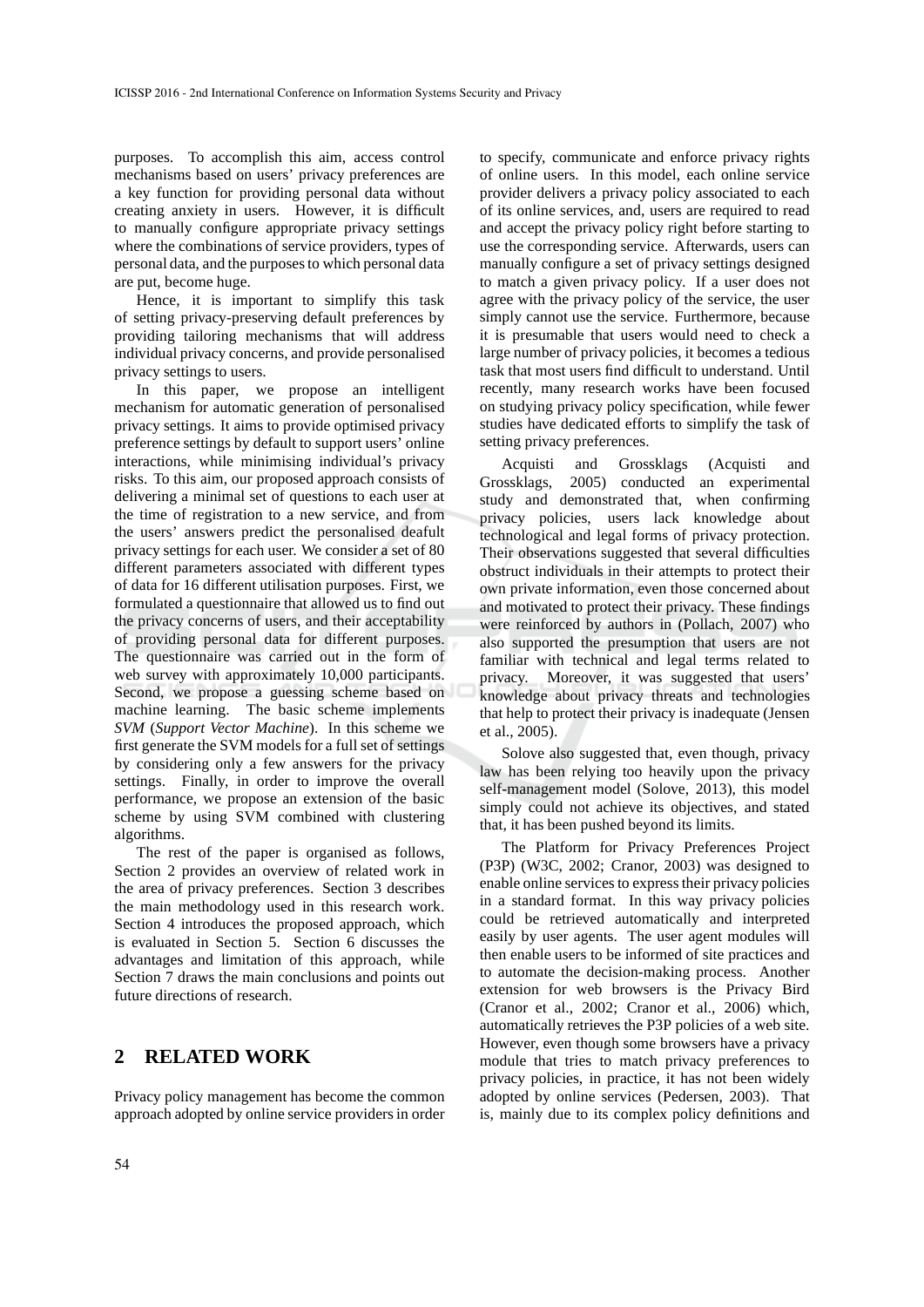because the module is to be implemented only on web browsers. Backes *et al.* presented a comparison of enterprise privacy policies using formal abstract syntax and semantics to express the policy contents (Backes et al., 2004). Approaches to describe privacy policies have also been introduced in (Cranor, 2003; Dehghantanha et al., 2010; Bekara et al., 2010). Tondel and Nyre (Tondel and Nyre, 2012) proposed a similarity metric for comparing machine-readable privacy policies. Furthermore, a privacy policy checker for online services has been introduced by authors in (Yee, 2009). The checker compares the user privacy policy with the provider privacy policy and then automatically determines whether the service can be used. However, according to to authors in (Kolter and Pernul, 2009) this type of approaches resulted in inadequate user acceptance for real world scenarios.

Up to now, significant efforts on privacy policy representation have been put, while approaches in end user privacy settings management are still limited or difficult to understand and use. In this regard, Kolter and Pernul highlighted the importance of privacy preferences and proposed a user-friendly, P3P-based privacy preference generator (Kolter and Pernul, 2009) for service providers that included a configuration wizard and a privacy preference summary. In a similar form, the research approach proposed by Biswas (Biswas, 2012) was focus on privacy settings and consisted of an algorithm to detect the conflicts in privacy settings, specifically, between user preferences and application requirements in smart phone ecosystems.

A personal privacy manager to monitor a user's online presence based on a privacy policy is the so called Privacy Butler (Wishart et al., 2010). This concept focuses only on content related to user's online presence in a social network; and it monitors whether third parties have disclosed user's information without consent, this mechanisms verifies the content satisfactorily matches the privacy preference of the user; and, in case of a mismatch it attempts to modify or delete the corresponding content. Srivastava (Srivastava and Geethakumari, 2013; Srivastava and Geethakumari, 2014) proposed a privacy settings recommender system also focused on online social network services.

Berendt *et al.* (Berendt et al., 2005) emphasised the importance of automatic privacy preference generation and Sadah *et al.* (Sadeh et al., 2009) suggested that machine learning techniques have the power to generate more accurate preferences than users themselves and relieve them from the complex task of specifying their privacy preferences.

This issue has been supported by Madejski *et al.* (Madejski et al., 2012), whose study focused in online social networks and demonstrated that there exists a serious mismatch between intentions for privacy settings and real settings. Preference modeling for eliciting preferences was studied by Bufett and Fleming (Buffett and Fleming, 2007). Mugan *et al.* (Mugan et al., 2011) proposed a method for generating persona and suggestions intended to help users incrementally refine their privacy preferences over time. Similarly, Kelley *et al.* (Kelley et al., 2008) followed a user-controllable policy learning approach where the system and user are engaged in incremental manipulation of the policy.

Fang *et al.* (Fang and LeFevre, 2010; Fang et al., 2010) have proposed a privacy wizard for social networking sites. The purpose of the wizard is to automatically configure a users' privacy settings with minimal effort required by the user. The wizard is based on the underlying observation that real users conceive their privacy preferences based on an implicit structure. Thus, after asking the user a limited number of carefully chosen questions, it is usually possible to build a machine learning model that accurately predicts the users' privacy preferences. Although, similar work is presented, our approach is applicable to general online services, while theirs is limited in scope (i.e., used to restrict privacy of friends in social media, namely, Facebook). Moreover, their model works similar to an access control list where users put restrictions on their Facebook friends while ours sets the privacy preference of web services.

Guo and Chen (Guo and Chen, 2012) proposed an algorithm to optimise privacy configurations based on desired privacy level and utility preference of users, in this approach users are still require to set up a preference level. Contrary to this, Tondel *et al.* (Tondel et al., 2011) proposed a conceptual architecture for learning privacy preferences based on the decisions that users make in their normal interactions on the web. Authors suggested that learning of privacy preferences has the potential to increase the accuracy of preferences without requiring users to have a high level of knowledge or willingness to invest time and effort in their privacy. Although interesting work, its design is based on the assumption that users are privacy conscious and are expected to be willing to take part in the preference generation by installing a user agent. Additionally, no practical implementation or experimentation has been provided.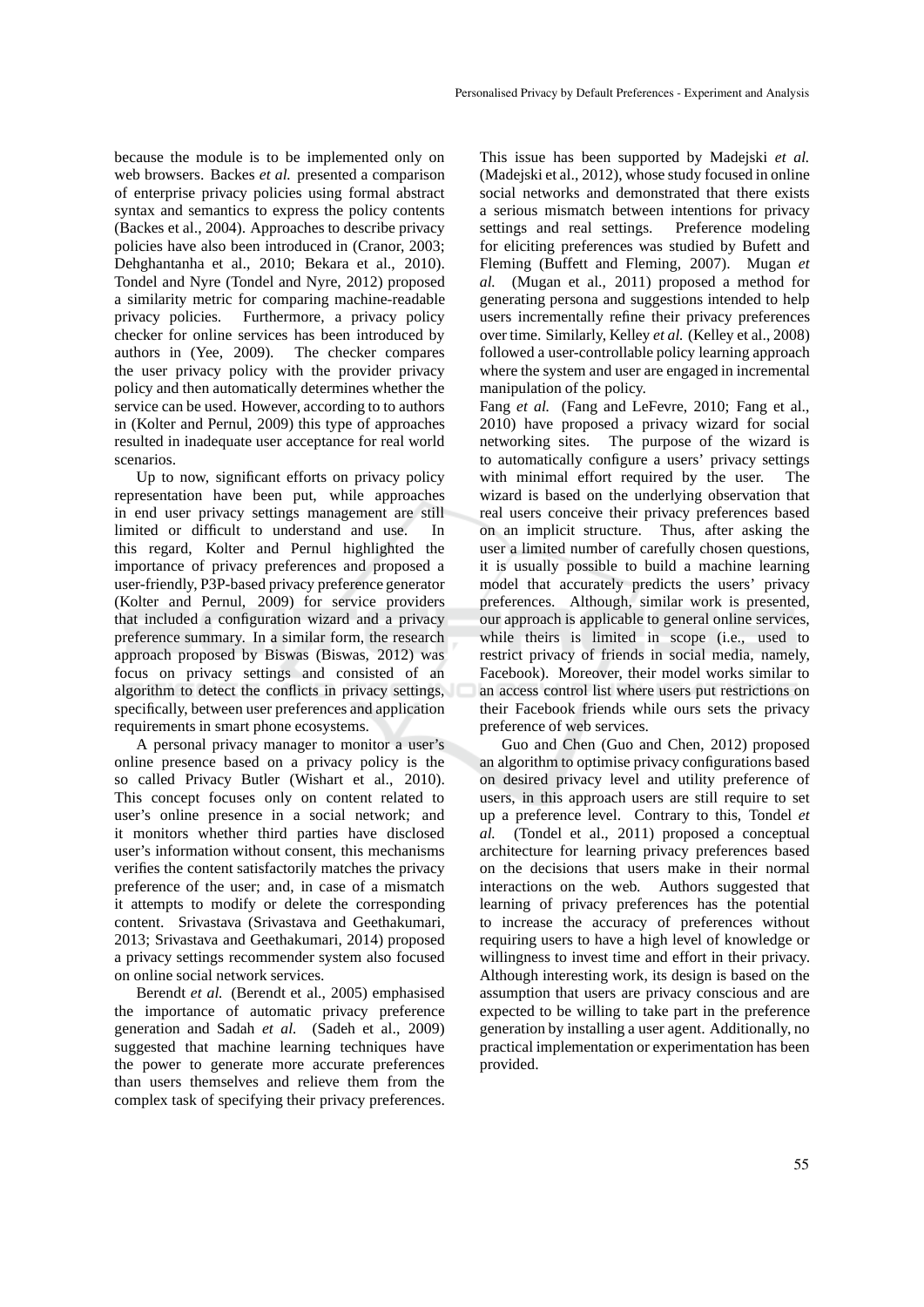### **3 DATA COLLECTION**

In this study, we have developed a questionnaire that allowed us to learn about users' willingness to share personal data for different types of services, and therefore, be able to map those preferences to the user privacy preference setup. For this purpose, we first identified different kinds of personal data and utilisation purposes defined in P3P (W3C, 2002) . There are respectively shown in Tables 2 and 3.

The questionnaire was designed taking into account each combination of personal data type and utilisation purposes. While the main purpose was to identify users' privacy preferences, we also raise privacy awareness by delivering information about the benefits and risks of providing access to certain data.

We published an online survey and collected the answers from 10,000 participants recruited by a research services company. The distribution of the participants was shown in Table 1. The distribution was uniform on all the categories. Each participant evaluated all 80 combinations of kinds of personal data and utilisation purposes on a Likert scale of 1 to 6 ("1" for strongly disagree, and "6" for strongly agree.). Table 4 shows the distribution of the results. As it can be observed from Table 4, the percentage decreases with the increasing acceptance of providing personal data. We used the collected data as input for our proposed guessing schemes (Section 4). Furthermore, in order to simplify our models, we merged the obtained results into the following three classes on a scale from 0 to 2, i.e., i)  $1 \& 2$  into scale 0; ii)  $3 \& 4$  into scale 1; and, iii)  $5 \& 6$  into scale 2.

| Table 1: Distribution of participants. |  |
|----------------------------------------|--|
|----------------------------------------|--|

| Gender | Age     | ratio (%) |
|--------|---------|-----------|
| Male   | 20s     | 10.0      |
| Male   | 30s     | 10.0      |
| Male   | 40s     | 10.0      |
| Male   | 50s     | 10.0      |
| Male   | Over 60 | 10.0      |
| Female | 20s     | 10.0      |
| Female | 30s     | 10.0      |
| Female | 40s     | 10.0      |
| Female | 50s     | 10.0      |
| Female | Over 60 | 10.0      |

#### **4 GUESSING SCHEMES**

This section introduces our initial approach, which considers two guessing schemes, both implementing SVM as a basis. We selected SVM because it is considered a powerful learning system, although

(e.g., IP addresses, OS) 7 Browsing histories 8 Logs on a search engine 9 Personal info (age, gender, income) 10 Contents of email, blog, twitter etc. 11 Session information (e.g., Cookies) 12 Social Info. (e.g., religion, volunteer records) 13 Medical Info. 14 Hobby 15 Location Info. 16 Official ID (national IDs or license numbers)

No. Data type

2 Email addresses 3 Service accounts 4 Purchase records 5 Bank accounts 6 Device information

Table 3: Utilization purposes.

Table 2: Kinds of personal data.

1 Addresses and telephone numbers

| No. | Data purpose          |
|-----|-----------------------|
| A   | Providing the service |
| B   | System administration |
| C   | Marketing             |
| D   | Behaviour analysis    |
| E   | Recommendation        |

mainly for binary-class problems (Gunn et al., 1998). Nevertheless we consider that SVMs can also efficiently perform non-linear classification by implicitly mapping their inputs into high-dimensional feature spaces through a nonlinear mapping chosen a priori. Therefore, for the purpose of our experiments, we used a multilabel and multiclass SVM approach.

We proposed the first scheme based on the sole use of SVM; while the second scheme implemented an additional layer that include clustering techniques. Both schemes, i.e., the SVM-based, and the combined scheme (SVM and clustering) consisted of two phases; the *learning phase* and *guessing phase*.

#### **4.1 SVM-based Scheme**

The learning and guessing phases performed by the SVM-based scheme are explained next.

[Learning Phase]

• We select *n* questions where  $1 \le n \le Max$ . *Max*. equals the total number of questions and *n* equals the number of selected questions used for training the corresponding answers.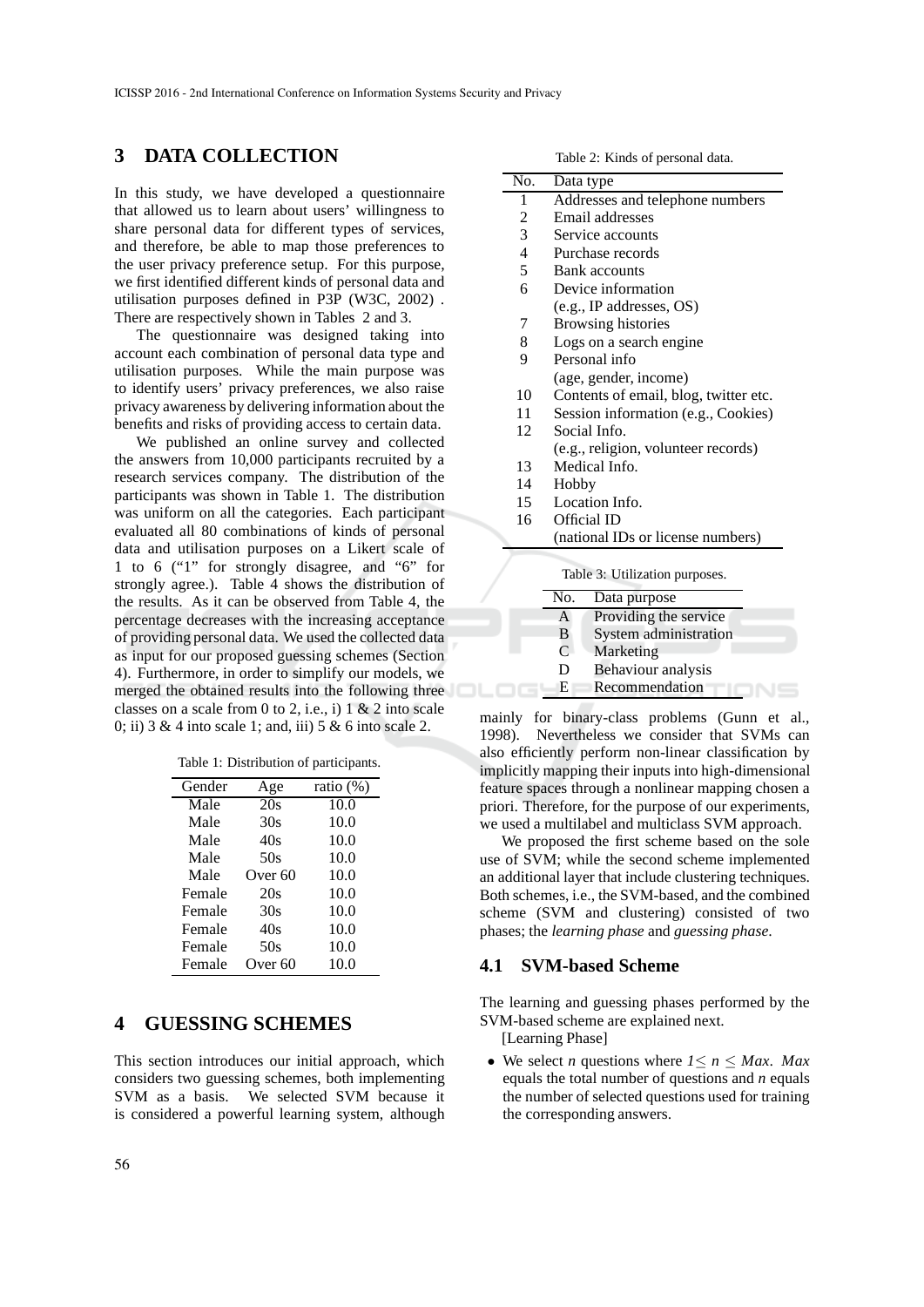Table 4: Distribution of result.

| Likert scale |         |        |        |         |         |          | Total  |
|--------------|---------|--------|--------|---------|---------|----------|--------|
| Number       | 317497  | 238826 | 145952 | 67629   | 24583   | 5513     | 800000 |
| Ratio        | 0.39687 | 0.2985 | 0.1824 | 0.08454 | 0.03073 | 0.006891 |        |

• Using the selected *n* questions, we generated the SVM privacy preference model. In this model, the class labels represent the acceptance level for each of the unselected  $Max - n$  questions using a combination of answers for *n* as sample points in the training data.

[Guessing Phase]

• For each unknown point, i.e., a combination of answers to selected *n* questions, we use the SVM models generated in the learning phase for each unselected question and calculate the guessed values of the answers to those *Max*−*n* unselected questions.

#### **4.2 Combined Scheme**

Similar to Section 4.1, the combined scheme consisted of two phases: the learning phase and guessing phase, the main steps of each phase are introduced next.

[Learning Phase]

- We generate clusters from the training data with the corresponding clustering algorithm. Each cluster is assigned a cluster ID  $i(1 \le i \le k)$ , where  $k$  is the total number of clusters. A gravity point of a cluster is regarded as the representative values of the cluster.
- We select *n* questions, where  $1 \le n \le Max$ . *Max* equals the total number of questions and *n* equals the number of selected questions used for guessing the corresponding answers.
- We generate an SVM model in which the class label is mapped to the cluster ID by using as sample points, a combination of answers to selected *n* questions in the training data.

[Guessing Phase]

• For each unknown point (i.e., a combination of answers to selected *n* questions), we calculated the guessed values of a cluster ID to which the unknown point belongs. We regarded the representative values (i.e., the gravity point of the cluster) as the guessed values of answers to the *Max* − *n* unselected questions.

#### **5 RESULTS**

The proposed approach (Section 4) was implemented in a proof of concept and evaluated with real user data collected from the questionnaires. Hence, this section introduces our initial experimental results. We implemented the proposed scheme with R, and "e1071" package of SVM (Meyer et al., 2015). We evaluated each scheme by running the experiments 10 times. The data samples were chosen randomly, and were split into training data and testing data. Table. 5 shows the summary of parameters used in our experimental setup.

We performed two different experiments for each of the schemes. We first selected the top combinations,  $TC = 15$  of *n* questions that achieved the highest accuracy considering 150 entries randomly selected; i.e., 100 entries for the training data, 50 entries for the testing data. We limited the experiment to 150 entries in order to decrease the running time when evaluating all possible combinations. We used the same top combinations,  $TC = 15$  of *n* questions and evaluated the scheme using 10,000 entries (i.e., 9,000 for training data, and 1000 for testing data). Note that in the second experiment we cannot claim that the selected 15 combinations provide the highest accuracy.

The experiment's main steps for each of the schemes are explained in the following subsections.

Table 5: Experimental settings.

| Parameter               | Value                   |
|-------------------------|-------------------------|
| Max                     | 80                      |
| n.                      | 5                       |
| <b>Top Combinations</b> | $TC = 15$               |
| (TC)                    |                         |
| <b>Training Data</b>    | $TRD = 100, TRD = 9000$ |
| (TRD)                   |                         |
| <b>Test Data</b>        | $TED = 50, TED = 1000$  |
| [ED)                    |                         |

#### **5.1 SVM-based Scheme**

In what follows, we explain the procedures of evaluation of the model with the training data set.

• As shown in Table. 5, we first defined that *n* equals 5 as the number of selected questions, from a total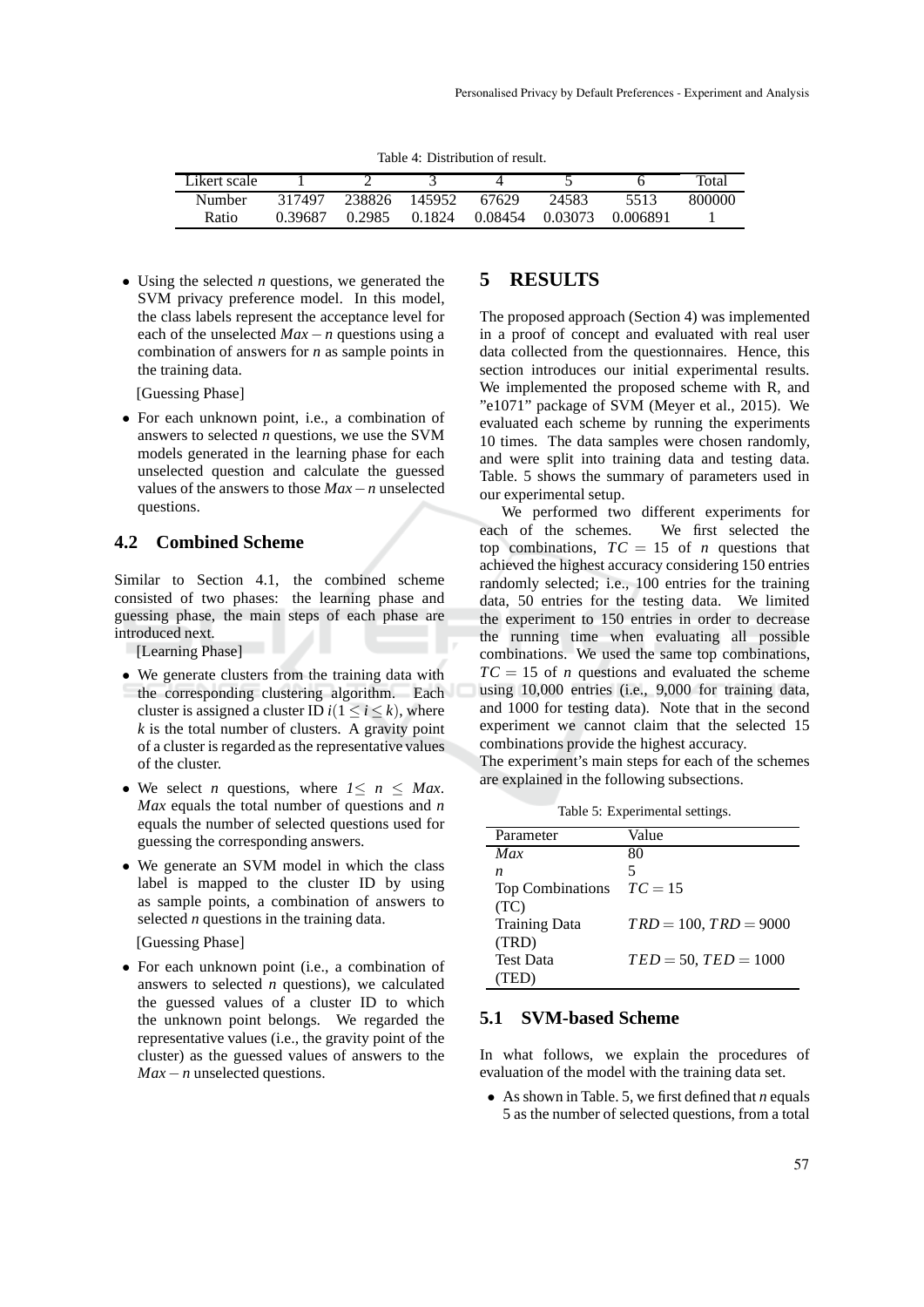number of  $Max = 80$ :

- We generated the corresponding SVM models in which the class labels were the acceptance level for each of the unselected *Max*−*n* questions. We used as sample points a combination of answers for the selected *n* questions in the training data.
- For all 80 answers of each instance (participant) in the training data, we used the SVM models for each of the unselected *Max*−*n* questions (i.e., 75), and *n* answers to selected *n* questions for each instance. Afterwards, we calculated the guessed values of the answers to the unselected questions.
- We calculated all the participants' guessed values of answers to unselected  $Max - n$  questions by repeating Step 3 for all the participants in the training data.
- We compared the original values of answers to the 75 unselected questions in the training data with the guessed values of those calculated in Step 4. Finally, we regard the percentage of correctly guessed values as the accuracy of the proposed scheme.

The procedure of evaluation of the generated privacy by default preference model with the testing data is described as follows.

- We considered the SVM models generated in the learning phase learning phase.
- For all the 80 answers of a participant in the testing data, we calculated the guessed values of answers to the 75 unselected questions.
- We calculated all participants' guessed values of answers to the 75 unselected questions by repeating step 3 for each participant in the testing data.
- We compared the original values of the answers to the 75 unselected questions in the testing data with the guessed values of those calculated in step 4. We regard the percentage of correctly guessed values as the accuracy of the proposed scheme.

Table 6 shows the average of results obtained from 10 experiment runs considering the top 15 combinations (i.e., highest accuracy) of selected *n* questions. Each parameter of the SVM model was optimised by a grid search on the parameters *C* and γ. The results show a guessing accuracy of 83% for all top 15 combinations for 150 entries and 85% for 9 of the 15 top combinations.

#### **5.2 Combined Scheme**

The accuracy of the combined scheme was evaluated considering the guessed values of participants as the gravity points of the clusters to which participants belonged. The evaluation procedure consisted of the following steps.

- Using a clustering technique, we first generated clusters of participants, that corresponded to the combinations of answers of the  $Max = 80$ questions. As a result, each participant was assigned a cluster ID.
- For each of the participants, we regarded the gravity point of his/her cluster as his/her guessed values for the *Max* answers.
- We compared the original values with the guessed values in the training data, and we regarded the percentage of the correctly guessed values as the accuracy of the selected clustering algorithm.

We run the experiments using K-means (MacQueen et al., 1967), Ward's method (Ward Jr, 1963) and DB-Scan (Ester et al., 1996) as the selected clustering algorithm. For K-means and Ward's method, we evaluated them considering a different number of clusters from 1 to 30. In the case of DB-Scan, we evaluated it considering different parameters *pts* from 2 to 6, and *eps* from 1 to 4. While K-means provided better accuracy (i.e., 77%) than Ward's method, for both the accuracy is increased by increasing the number of clusters; we evaluated the combination scheme with K-means using a total of 5 clusters. In the case of DB-Scan, it was difficult to directly compare it with K-means or Ward's method because in the DB-Scan algorithm the number of clusters cannot be decided in advance; however, in almost all cases, the accuracy of the DB-Scan algorithm was lower than K-means and Ward's method. Therefore, in the rest of the paper we focus only on K-means.

The evaluation procedure of the combined scheme with training data is as follows.

- We generated clusters from training data using K-means. Each cluster was assigned a cluster ID  $i(1 \leq i \leq 5)$ .
- We chose *n* equals 5 questions from a total number of  $Max = 80$  questions.
- We generated an SVM model in which the class labels corresponded to the cluster ID by using a combination of answers to selected  $n = 5$ questions in training data as sample points.
- For all the 80 answers of each participant in the training data, we calculated the guessed values of a cluster ID using the SVM model and the 5 answers of each participant to selected questions. We regarded the gravity point of the cluster as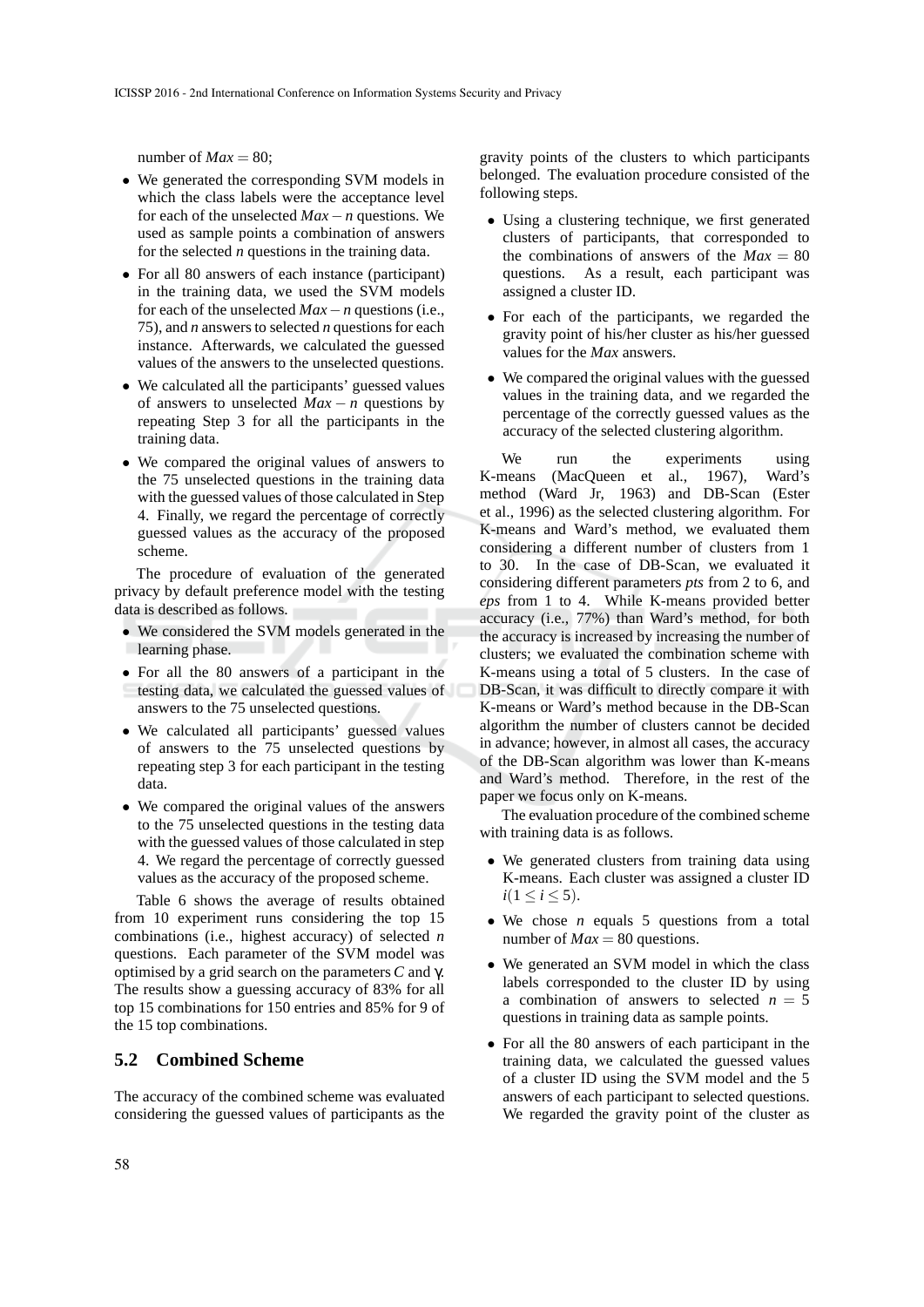| Combination |        |        |        |        | Accuracy (TRD = $100$ , TED = $50$ ) |             | Accuracy (TRD = $9,000$ , TED = $1,000$ ) |             |
|-------------|--------|--------|--------|--------|--------------------------------------|-------------|-------------------------------------------|-------------|
|             |        |        |        |        | For TRD                              | For TED     | For TRD                                   | For TED     |
| $A-8$       | $B-12$ | $C-16$ | D-14   | $E-11$ | 0.894                                | 0.83296     | 0.858903111                               | 0.85662     |
| $B-7$       | $C-12$ | $D-6$  | $D-14$ | $D-15$ | 0.88928                              | 0.832106667 | 0.853968889                               | 0.851904    |
| $B-12$      | $B-15$ | $D-5$  | $D-8$  | E-6    | 0.88828                              | 0.832293333 | 0.85102637                                | 0.846982667 |
| $B-7$       | $C-16$ | $D-11$ | $D-14$ | $E-11$ | 0.887986667                          | 0.835893333 | 0.854038815                               | 0.85178     |
| $B-4$       | $B-15$ | $D-14$ | E-6    | $E-11$ | 0.887613333                          | 0.832506667 | 0.852193333                               | 0.849068    |
| $B-8$       | $C-16$ | $D-14$ | $E-10$ | $E-11$ | 0.887186667                          | 0.83728     | 0.854693481                               | 0.852498667 |
| $A-8$       | $B-12$ | $D-6$  | $D-14$ | $E-11$ | 0.884493333                          | 0.83064     | 0.854496148                               | 0.853093333 |
| $B-4$       | $B-15$ | $D-6$  | $D-14$ | $E-11$ | 0.884226667                          | 0.83424     | 0.852772296                               | 0.85098     |
| $A-3$       | $A-16$ | $C-12$ | $D-11$ | $E-3$  | 0.883733333                          | 0.830426667 | 0.850421926                               | 0.84796     |
| $B-7$       | $B-12$ | $D-14$ | $D-15$ | E-6    | 0.883586667                          | 0.83272     | 0.853168444                               | 0.850312    |
| $B-7$       | $C-14$ | $D-10$ | D-16   | $E-11$ | 0.88356                              | 0.832106667 | 0.852408296                               | 0.849949333 |
| $B-7$       | $C-12$ | $D-10$ | $D-16$ | $E-11$ | 0.883373333                          | 0.83552     | 0.851519259                               | 0.848646667 |
| $A-2$       | $B-7$  | $D-14$ | D-16   | $E-11$ | 0.8832                               | 0.839066667 | 0.854657037                               | 0.853193333 |
| $A-12$      | $B-7$  | $C-14$ | $D-6$  | $D-15$ | 0.88316                              | 0.8348      | 0.853704741                               | 0.85178     |
| $A-12$      | $B-8$  | $C-16$ | $E-10$ | $E-11$ | 0.882986667                          | 0.832533333 | 0.852644741                               | 0.849993333 |

Table 6: Results of SVM-scheme with optimization.

Table 7: Accuracy of the combined scheme (TRD =  $100$ , TED =  $50$ ).

| Combination |        |        |        | Cluster accuracy for TRD | Accuracy for TRD | Accuracy for TED |          |
|-------------|--------|--------|--------|--------------------------|------------------|------------------|----------|
| $A-11$      | $A-15$ | $B-4$  | $C-2$  | $D-6$                    | 0.744            | 0.8245           | 0.819975 |
| $A-12$      | $B-7$  | $B-8$  | $D-11$ | $E-9$                    | 0.76             | 0.83405          | 0.8238   |
| $B-6$       | $B-7$  | $D-7$  | $E-10$ | $E-11$                   | 0.752            | 0.83355          | 0.8188   |
| $A-10$      | $B-4$  | $D-4$  | E-6    | $E-8$                    | 0.724            | 0.822475         | 0.81155  |
| $A-10$      | $B-4$  | $D-6$  | $D-9$  | $E-6$                    | 0.73             | 0.82835          | 0.82105  |
| $A-10$      | $B-4$  | $D-6$  | $D-9$  | $E-7$                    | 0.736            | 0.8317125        | 0.820525 |
| $A-10$      | $B-4$  | $D-7$  | $D-9$  | $E-6$                    | 0.725            | 0.828875         | 0.821175 |
| $A-10$      | $B-4$  | $D-9$  | $E-4$  | E-6                      | 0.711            | 0.8275           | 0.8192   |
| $A-11$      | $B-4$  | $B-8$  | $D-10$ | E-6                      | 0.721            | 0.828625         | 0.822875 |
| $A-11$      | $B-4$  | $D-10$ | $E-6$  | $E-13$                   | 0.7              | 0.8228           | 0.8152   |
| $A-13$      | $B-4$  | $D-11$ | $E-6$  | $E-11$                   | 0.712            | 0.827275         | 0.820375 |
| $A-16$      | $B-6$  | $B-10$ | $D-8$  | E-6                      | 0.775            | 0.8337875        | 0.8232   |
| $B-4$       | $B-10$ | $D-4$  | $D-13$ | $E-7$                    | 0.761            | 0.8310375        | 0.819125 |
| $B-4$       | $D-4$  | $D-6$  | $D-13$ | $E-12$                   | 0.754            | 0.8316375        | 0.8213   |
| $B-4$       | $D-6$  | $D-9$  | $E-4$  | $E-7$                    | 0.705            | 0.8225           | 0.8181   |

the guessed values of  $Max - n$  i.e., 75 answers to unselected questions.

- We calculated all the participants' guessed values of answers to the 75 unselected questions by repeating step 3 for each participant in the training data.
- We compared the original values of answers to the 75 unselected questions in the training data with the guessed values of those calculated in step 4. We regarded the percentage of correctly guessed values as the accuracy of the proposed scheme.

The evaluation procedure of the combined scheme with testing data is as follows.

- We used the SVM model generated in the learning phase. The class label of the model was associated with the cluster ID by using a combination of answers to the 5 selected questions in the training data as sample points.
- For all the 80 answers of a participant in the testing data, we calculated the guessed values of a

cluster ID for the participant with the SVM model and the 5 answers of the participant to selected questions. We regarded the gravity point of the cluster as the guessed values of the 75 answers to the unselected questions.

- We calculated all the participants' guessed values of answers to 75 unselected questions by repeating step 3 for all the participants in the testing data.
- We compared the original values of answers to the 75 unselected questions in the training data with the guessed values of those calculated in step 4. Afterwards, we considered the percentage of correctly guessed values as the accuracy of this scheme.

The result is shown in Table 7. "Cluster accuracy for training data" means the percentage of correctly guessed values for the cluster ID calculated in step 4 of the evaluation procedure for the training data.

The best accuracy achieved by the combined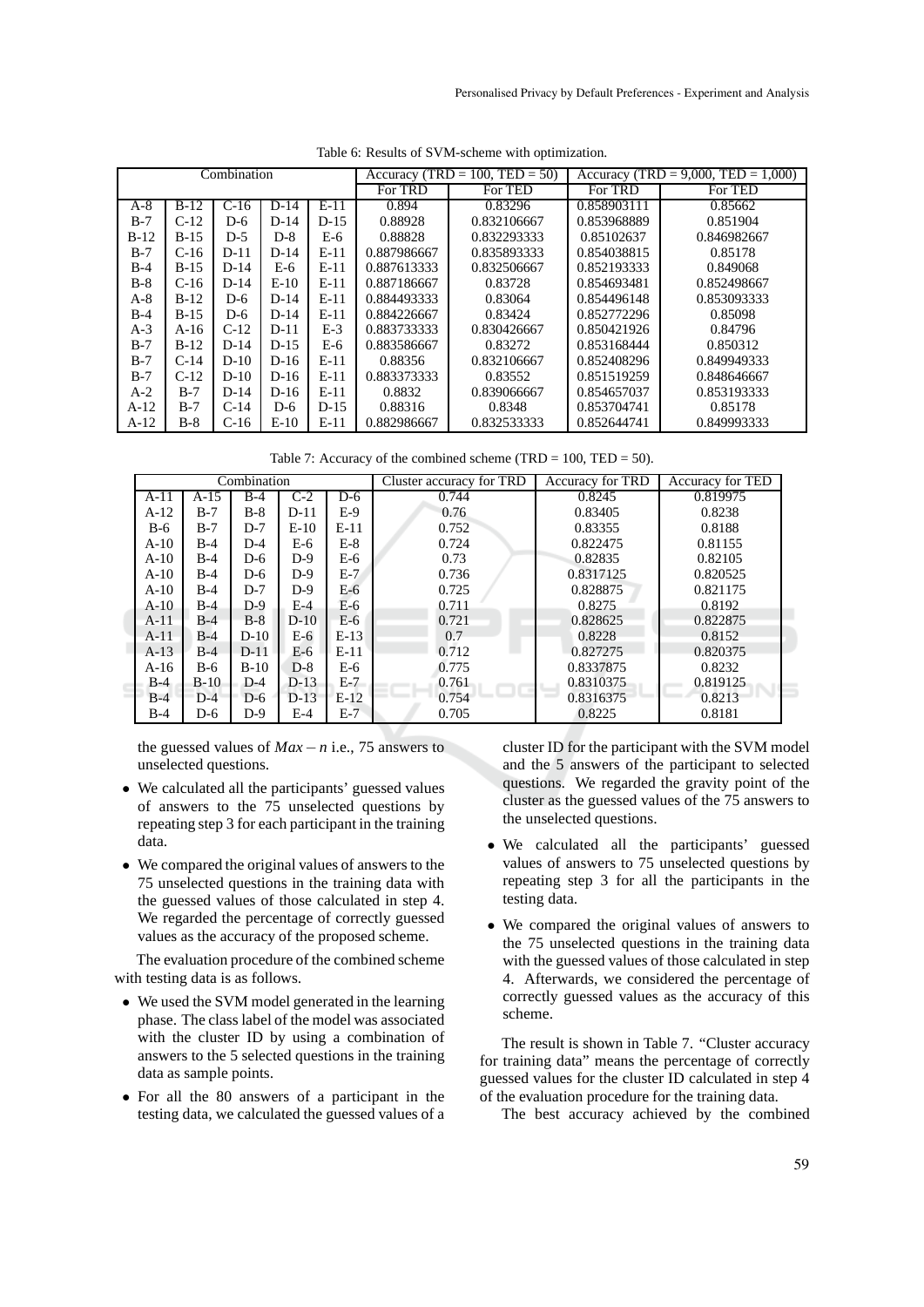| Combination |        |        |        | Cluster accuracy for TRD | Accuracy for TRD | Accuracy for TED |            |
|-------------|--------|--------|--------|--------------------------|------------------|------------------|------------|
| $A-11$      | $A-15$ | $B-4$  | $C-2$  | $D-6$                    | 0.731411111      | 0.81693          | 0.81735875 |
| $A-12$      | $B-7$  | $B-8$  | $D-11$ | $E-9$                    | 0.748988889      | 0.82109125       | 0.82167    |
| $B-6$       | $B-7$  | $D-7$  | $E-10$ | $E-11$                   | 0.724666667      | 0.822432917      | 0.823305   |
| $A-10$      | $B-4$  | $D-4$  | $E-6$  | $E-8$                    | 0.744133333      | 0.820498889      | 0.8205675  |
| $A-10$      | $B-4$  | $D-6$  | $D-9$  | $E-6$                    | 0.746            | 0.81941375       | 0.81997875 |
| $A-10$      | $B-4$  | $D-6$  | $D-9$  | $E-7$                    | 0.763822222      | 0.823401111      | 0.8250475  |
| $A-10$      | $B-4$  | $D-7$  | $D-9$  | $E-6$                    | 0.759411111      | 0.822305694      | 0.82301125 |
| $A-10$      | $B-4$  | $D-9$  | $E-4$  | $E-6$                    | 0.751011111      | 0.819230278      | 0.8195725  |
| $A-11$      | $B-4$  | $B-8$  | $D-10$ | $E-6$                    | 0.743255556      | 0.820663889      | 0.820705   |
| $A-11$      | $B-4$  | $D-10$ | $E-6$  | $E-13$                   | 0.755888889      | 0.821184306      | 0.821355   |
| $A-13$      | $B-4$  | $D-11$ | $E-6$  | $E-11$                   | 0.743044444      | 0.821143889      | 0.82237    |
| $A-16$      | $B-6$  | $B-10$ | $D-8$  | $E-6$                    | 0.757722222      | 0.82313375       | 0.823545   |
| $B-4$       | $B-10$ | $D-4$  | $D-13$ | $E-7$                    | 0.7456           | 0.8230475        | 0.82392625 |
| $B-4$       | $D-4$  | $D-6$  | $D-13$ | $E-12$                   | 0.749477778      | 0.823683889      | 0.82439125 |
| $B-4$       | $D-6$  | $D-9$  | $E-4$  | $E-7$                    | 0.7408           | 0.823176528      | 0.8243375  |

Table 8: Accuracy of Combination Scheme (#Training data = 9,000, #Test data = 1,000).

scheme was 82%. This accuracy was achieved using 8 of the top 15 combinations for 150 entries, and 12 of the top 15 combinations for 10,000 entries.

### **6 DISCUSSION**

The proposed default privacy preference setting guessing scheme based on SVM, and its extension, which included a combination of SVM with clustering techniques has achieved a reasonably high level of precision for guessing the default privacy setting with minimal user input. Specifically, we had 80 questionnaire items out of which only five were used to guess for the remaining 75 questions. These automated default settings not only relieve users of the burden of carrying out tiresome privacy setting tasks, but also relieve them from having to make information disclosure decisions later on.

We argue that the proposed mechanism could be implemented as part of a privacy setting management system (Figure 1) by storing users' privacy settings and providing access control features to users' data. In a typical use case scenario the system will execute the guessing algorithm to generate the personalised privacy settings and show them to the user at the registration phase with an acceptable performance. Optionally, users can confirm or modify the suggested configuration allowing the system to further learn from users' privacy preferences.

Results show that the first scheme offers better accuracy (i.e., 85%) than the combined scheme (i.e., 82%). However, when compared to the combined scheme , the SVM only scheme performs more slowly due to the number of models that need to be created (i.e., 75). Thus, considering a minimum difference in accuracy (3%), one could decide to implement

the combined scheme and have better performance, in particular considering that the additional time for clustering with K-means for 9,000 entries is minimal (i.e., 0.3 seconds) and therefore, could be neglected. To the best of our knowledge, this result demonstrates the first personalised privacy by default setting generated using SVM and clustering algorithms applicable to web services in general. Authors (Qin et al., 2008), introduced a user preference predicting approach for common preferences. Their study used similarity-based clustering to group users with similar interests achieving 80% of accuracy. Additionally, they introduced an error correcting procedure to boost the accuracy to 98%. However, the results from the error correcting procedure have been achieved using simulated data.

Even though our approach demonstrated the applicability of machine learning algorithms in privacy by default settings with a considerably high accuracy, it has some limitations that should be considered in future research. The guessing precision of the algorithms is dependent on the training and testing input data provided to it by the user-answered questionnaire items. However, the correctness and genuineness of the answers is dependent on the user providing rational and intentionally correct answers. In addition, the user study was carried out in Japan, and cultural attributes may influence the extent to which the results can be generalised and applied to other societies. Furthermore, we limited our study to 5 questions considering the top 15 combinations of 150 entries, therefore, additional research is needed in order to determine both the optimal number and best combination of questions that are sufficient to have an acceptable accuracy of prediction. In our future work, we plan to run more number of experiments with varying learning algorithms. Finally, the proposed approach only focused on default privacy preference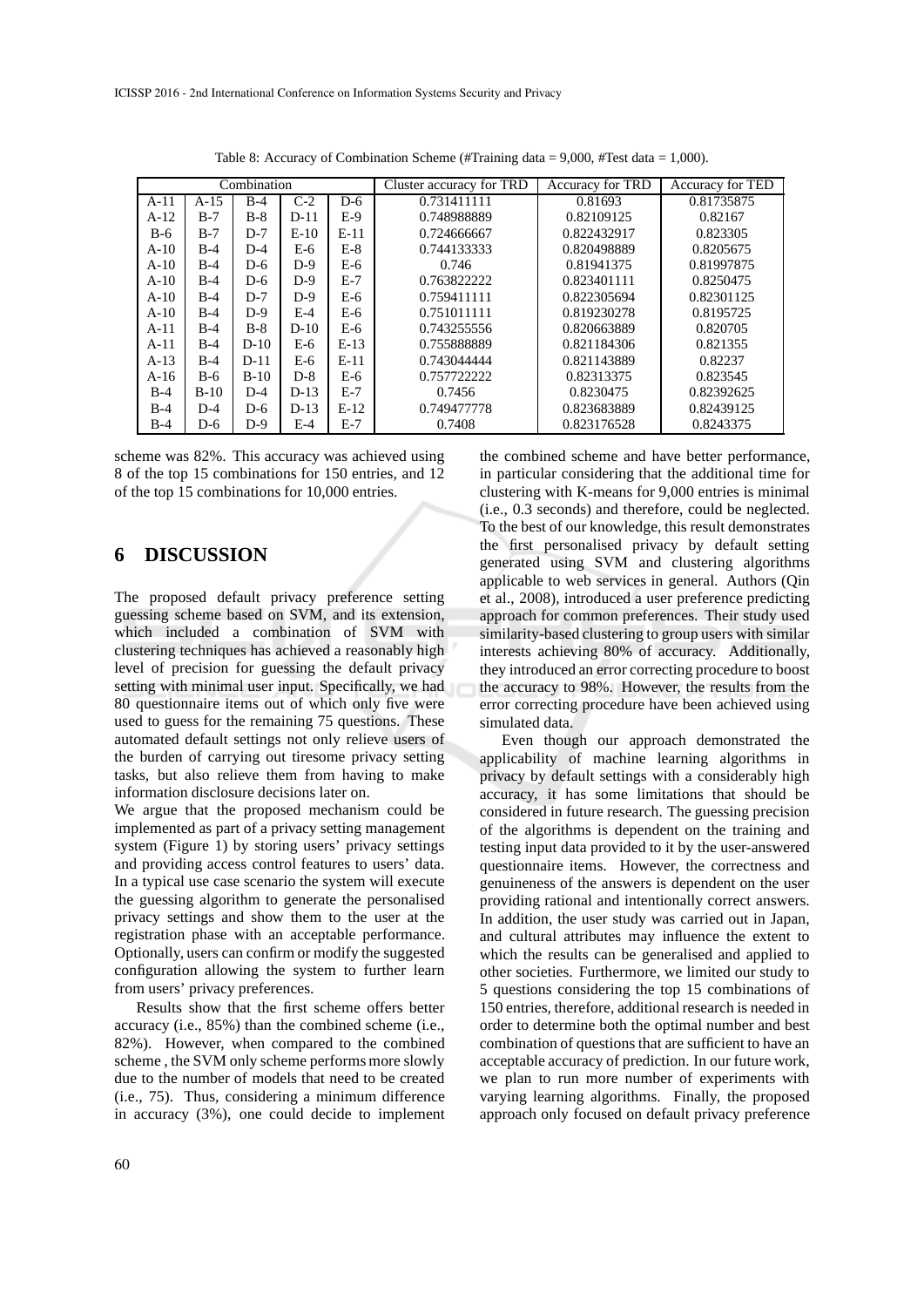

Figure 1: Use Case Scenario.

settings and, not on the multi-dimensional privacy issues that users face when using Internet services and making data disclosure and non-disclosure decisions.

#### **7 CONCLUSION**

The complexity of setting privacy preferences is a burden that often put on to users. Furthermore, the intricacies of setting a privacy-optimal preference implicitly assume that users are able to choose the best privacy setting for themselves. While this may be true for privacy wizards, it has been shown that ordinary Internet users fall far short of being able to do this. This calls for the need to help users with efficient and tailored privacy preference mechanisms. Therefore, in this study, we have designed an approach based on machine learning to facilitate the privacy settings of users by asking them just five questions. The results show that machine learning algorithms have great potential to automate privacy preference setting with minimal input from users. Future work will include further enhancing the accuracy of the preference setting results. To this end, we plan to investigate techniques for finding the combination of questions that will maximise the accuracy of the prediction scheme. Moreover, we plan to extend the proposed approach, by implementing a second step enabling the system to learn from users' privacy preferences when they begin interacting with the associated service.

#### **REFERENCES**

- Acquisti, A. and Grossklags, J. (2005). Privacy and rationality in individual decision making. *Security Privacy, IEEE*, 3(1):26 –33.
- Backes, M., Karjoth, G., Bagga, W., and Schunter, M. (2004). Efficient comparison of enterprise privacy policies. In *Proceedings of the 2004 ACM symposium on Applied computing*, SAC '04, pages 375–382.
- Basu, A., Vaidya, J., and Kikuchi, H. (2011). Efficient privacy-preserving collaborative filtering based on

the weighted slope one predictor. *Journal of Internet Services and Information Security (JISIS)*, 1(4):26–46.

- Bekara, K., Ben Mustapha, Y., and Laurent, M. (2010). Xpacml extensible privacy access control markup langua. In *Communications and Networking (ComNet), 2010 Second International Conference on*, pages  $1 - 5$ .
- Berendt, B., Günther, O., and Spiekermann, S. (2005). Privacy in e-commerce: Stated preferences vs. actual behavior. *Commun. ACM*, 48(4):101–106.
- Biswas, D. (2012). Privacy policies change management<br>for smartphones. In Pervasive Computing and In *Pervasive Computing and Communications Workshops (PERCOM Workshops), 2012 IEEE International Conference on*, pages 70 –75.
- Buffett, S. and Fleming, M. W. (2007). Applying a preference modeling structure to user privacy. In *Proceedings of the 1st International Workshop on Sustaining Privacy in Autonomous Collaborative Environments*.
- Cranor, L. (2003). P3p: making privacy policies more useful. *Security Privacy, IEEE*, 1(6):50 – 55.
- Cranor, L. F., Arjula, M., and Guduru, P. (2002). Use of a p3p user agent by early adopters. In *Proceedings of the 2002 ACM workshop on Privacy in the Electronic Society*, WPES '02, pages 1–10.
- Cranor, L. F., Guduru, P., and Arjula, M. (2006). User interfaces for privacy agents. *ACM Trans. Comput.-Hum. Interact.*, 13(2):135–178.
- Dehghantanha, A., Udzir, N., and Mahmod, R. (2010). Towards a pervasive formal privacy language. In *Advanced Information Networking and Applications Workshops (WAINA), 2010 IEEE 24th International Conference on*, pages 1085 –1091.
- Deuker, A. (2010). Addressing the privacy paradox by expanded privacy awareness the example of context-aware services. *Privacy and Identity Management for Life*, pages 275–283.
- Ester, M., Kriegel, H.-P., Sander, J., and Xu, X. (1996). A density-based algorithm for discovering clusters in large spatial databases with noise. In *KDD*, volume 96, pages 226–231.
- Fang, L., Kim, H., LeFevre, K., and Tami, A. (2010). A privacy recommendation wizard for users of social networking sites. In *Proceedings of the 17th ACM conference on Computer and communications security*, pages 630–632. ACM.
- Fang, L. and LeFevre, K. (2010). Privacy wizards for social networking sites. In *Proceedings of the 19th international conference on World wide web*, pages 351–360. ACM.
- Guha, S., Cheng, B., and Francis, P. (2010). Challenges in measuring online advertising systems. In *Proceedings of the 10th ACM SIGCOMM conference on Internet measurement*, IMC '10, pages 81–87.
- Gunn, S. R. et al. (1998). Support vector machines for classification and regression. *ISIS technical report*, 14.
- Guo, S. and Chen, K. (2012). Mining privacy settings to find optimal privacy-utility tradeoffs for social